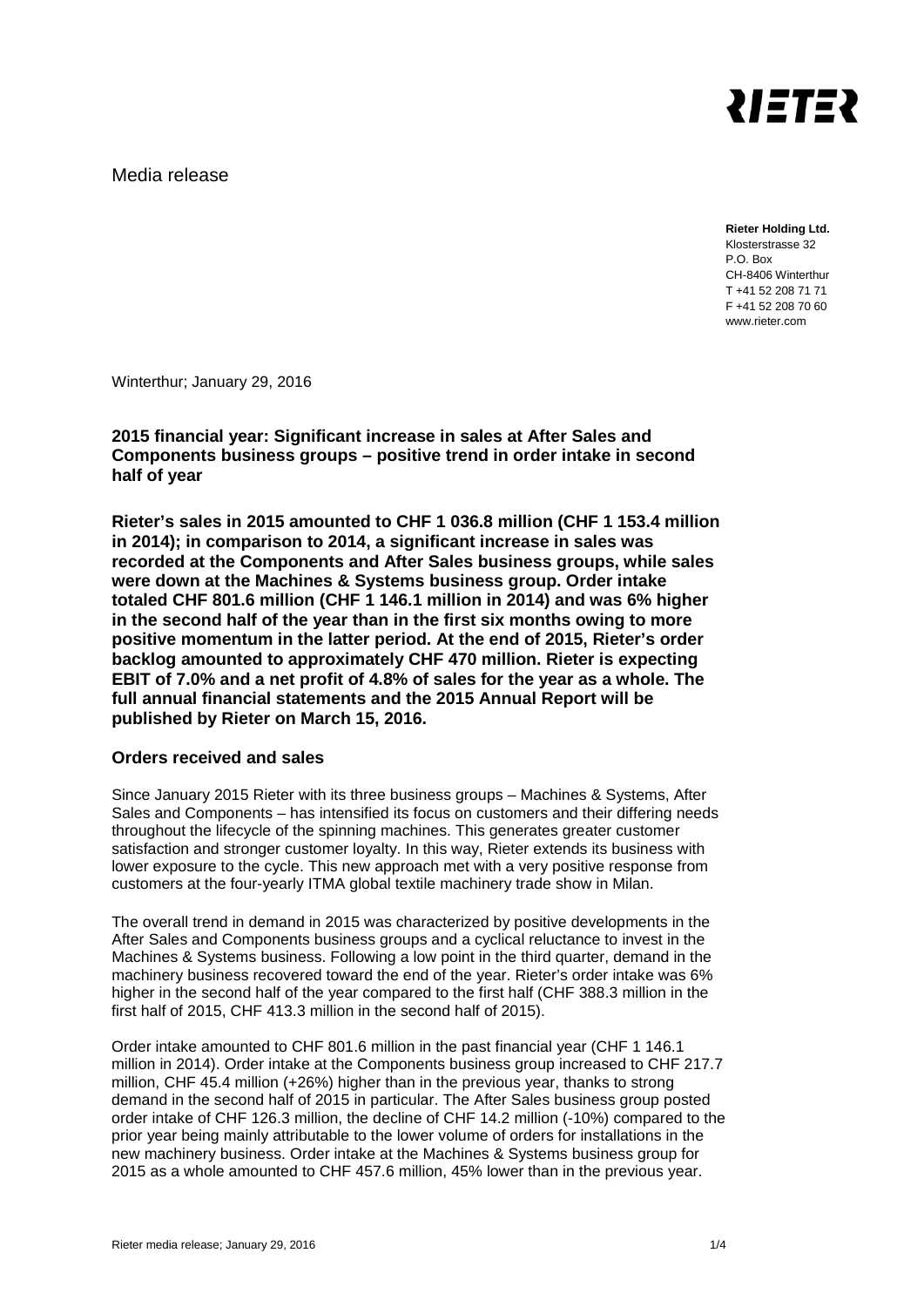

## Page 2/4

Rieter's annual sales for 2015 totaled CHF 1 036.8 million (CHF 1 153.4 million in 2014). In comparison to 2014, sales increased by CHF 22.3 million (+13%) and CHF 12.3 million (+10%) at the Components and After Sales business groups, respectively, while a decline of CHF 151.2 million (-18%) was recorded at the Machines & Systems business group.

Adjusted for currency effects and the sale of the Schaltag Group, Rieter's sales and order intake figures respectively were 8% and 28% lower than for the prior year.

| CHF million (non-audited) | 2015      | 2014    | Change | Change in local<br>currency | Change<br>without<br>divestments |
|---------------------------|-----------|---------|--------|-----------------------------|----------------------------------|
| Order intake              | 801.6     | 1 146.1 | $-30%$ | $-29%$                      | $-28%$                           |
| • Machines & Systems      | 457.6     | 833.3   | $-45%$ | -45%                        | $-46%$                           |
| • After Sales             | 126.3     | 140.5   | $-10%$ | $-8%$                       | $-8%$                            |
| • Components              | 217.7     | 172.3   | 26%    | 36%                         | 36%                              |
|                           |           |         |        |                             |                                  |
| <b>Sales</b>              | 1 0 3 6.8 | 1 153.4 | $-10%$ | -9%                         | -8%                              |
| • Machines & Systems      | 702.3     | 853.5   | $-18%$ | $-18%$                      | $-17%$                           |
| • After Sales             | 139.8     | 127.5   | 10%    | 12%                         | 12%                              |
| • Components              | 194.7     | 172.4   | 13%    | 21%                         | 21%                              |

In 2015 Rieter again achieved the best sales results in Asian countries (without China, India and Turkey), with an increase of 19 percent compared to the prior year. In contrast, however, the propensity to invest declined in these countries in 2015.

The market situation in China has eased slightly as a result of a government investment program being implemented in the province of Xinjiang. Sales amounted to CHF 139.8 million, 20% down on the prior year, while order intake was up on 2014 and above the level of sales.

The Indian market was stable in 2015 and Rieter's sales were 9% (13% in local currency) higher at CHF 142.0 million. Order intake remained at the same level as in the prior year.

In Turkey, Rieter's sales for the reporting year amounted to CHF 143.7 million. Order intake was at a very low level, but the first signs of recovery were observed toward the end of the year.

Sales of CHF 200.6 million in North and South America in 2015 were at the same level as in the preceding year. Order intake was lower than in 2014 due to the more difficult economic situation in South America and the completion of the major investment projects in the USA.

Sales in Africa of CHF 26.7 million were below the previous year's level, while the reduced sales figure of CHF 60.2 million in Europe was mainly attributable to the sale of the Schaltag Group.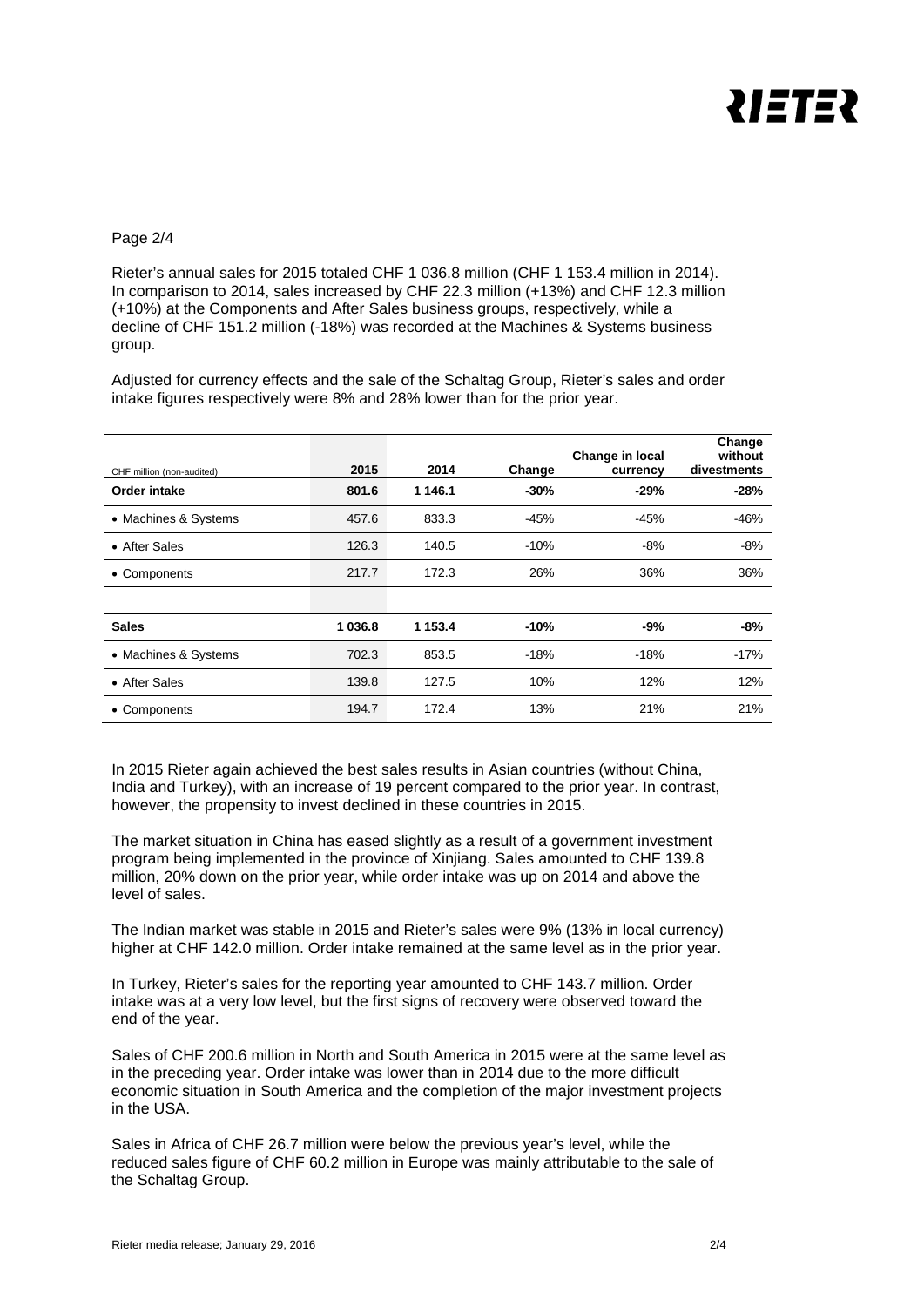

#### Page 3/4

| CHF million (non-audited)               | 2015      | 2014        | Change | Change in local<br>currency | Change<br>without<br>divestments |
|-----------------------------------------|-----------|-------------|--------|-----------------------------|----------------------------------|
| <b>Sales</b>                            | 1 0 3 6.8 | 1 1 5 3 . 4 | $-10%$ | $-9%$                       | -8%                              |
| $\bullet$ Europe                        | 60.2      | 81.9        | $-26%$ | $-23%$                      | $-14%$                           |
| $\bullet$ Asian countries <sup>1)</sup> | 323.8     | 272.7       | 19%    | 21%                         | 21%                              |
| $\bullet$ China                         | 139.8     | 173.7       | $-20%$ | $-19%$                      | $-19%$                           |
| $\bullet$ India                         | 142.0     | 130.9       | 9%     | 13%                         | 13%                              |
| $\bullet$ Turkey                        | 143.7     | 264.4       | -46%   | $-45%$                      | $-45%$                           |
| • America                               | 200.6     | 199.5       | 1%     | $-2%$                       | $-2%$                            |
| • Africa                                | 26.7      | 30.3        | $-12%$ | $-11%$                      | $-11%$                           |

1) without China, India, Turkey

## **Profit outlook for 2015**

Rieter is expecting an EBIT margin of 7.0% and a net profit of 4.8% of sales for the 2015 financial year.

#### **Annual General Meeting of April 6, 2016**

The 2016 Annual General Meeting of Rieter Holding Ltd. will take place on April 6 at the Eulachhalle arena in Winterthur, Switzerland. Any proposals regarding the agenda are to be submitted in writing to Rieter Holding Ltd., Office of the Company Secretary, Klosterstrasse 32, CH-8406 Winterthur, Switzerland, by February 22, 2016 at the latest, accompanied by information concerning the relevant motions and evidence of the necessary shareholdings (with a par value of CHF 0.5 million as stipulated by Article 699 of the Swiss Code of Obligations and §9 of the Articles of Association).

The media release can be found at [www.rieter.com/en/rieter/media/press-releases/.](http://www.rieter.com/en/rieter/media/press-releases/) You can also register for our media release e-mail service at [www.rieter.com.](http://www.rieter.com/) A presentation regarding orders received and sales in 2015 can be found at [http://www.rieter.com/en/rieter/investor-relations/presentations/2016/.](http://www.rieter.com/en/rieter/investor-relations/presentations/2016/)

#### **Forthcoming dates**

- Results conference and presentation for analysts: March 15, 2016
- Annual General Meeting: April 6, 2016
- Semi-annual report: July 21, 2016

For further information, please contact:

Rieter Holding Ltd. **Rieter Management Ltd. Investor Relations Media Relations** Joris Gröflin Chief Financial Officer T +41 52 208 70 15 F +41 52 208 70 60 E-mail: investor@rieter.com

Cornelia Schreier Head Corporate Communications T +41 52 208 70 32 F +41 52 208 70 60 E-mail: media@rieter.com